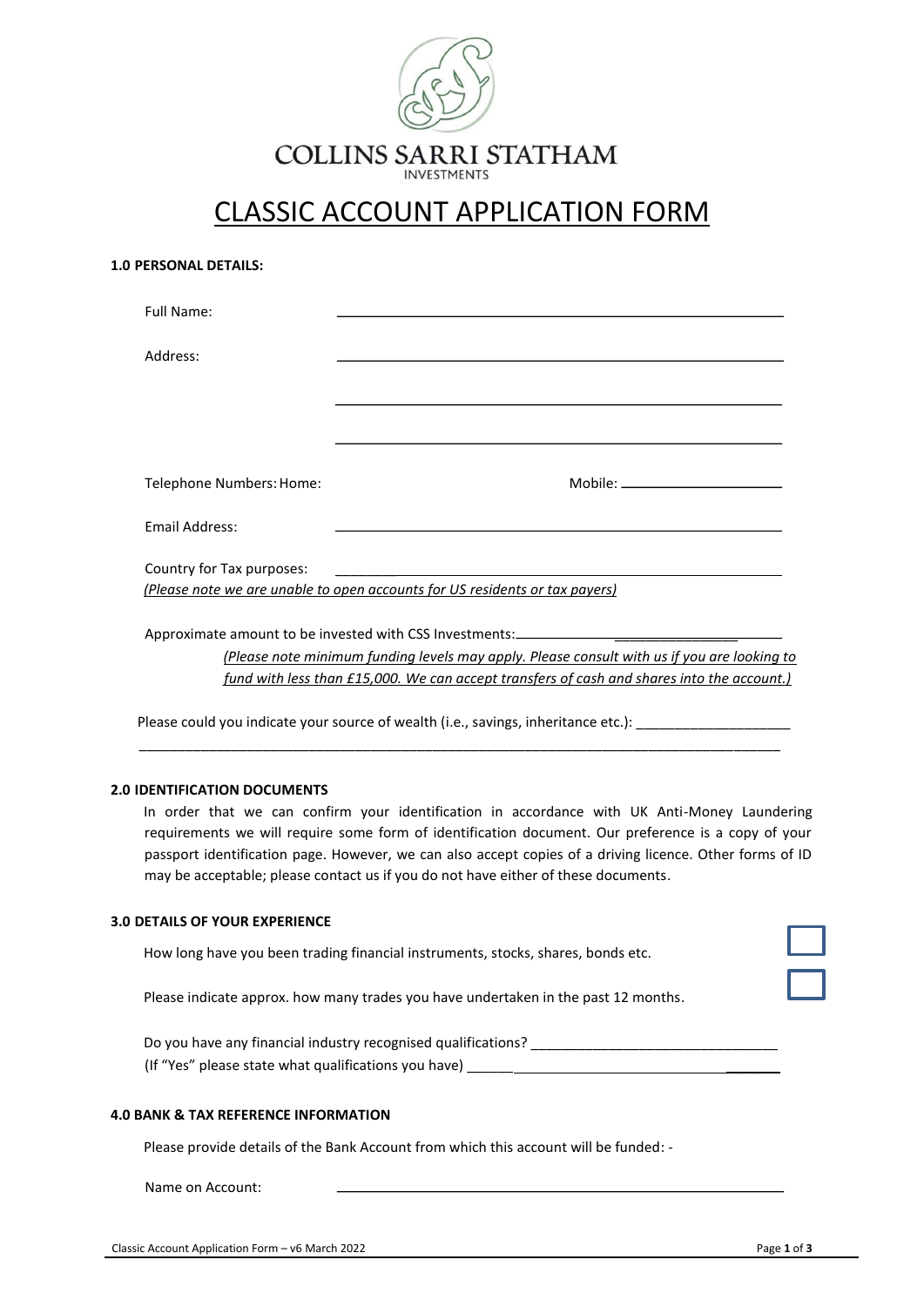| <b>Account Number:</b> |  |
|------------------------|--|
|                        |  |
| Sort Code:             |  |

If you required dividend income to be withdrawn quarterly, please tick this box:

#### **UK National Insurance Number:**

#### **5.0 DATA PROTECTION:**

To comply with the UK Money Laundering Regulations, we are required to collect information about you and to undertake checks on your identity and residential address, including accessing and using information held in database or other electronic format through other agencies. We may also request further supporting documentation from you to verify these details. Your information may be disclosed to law enforcement agencies and other relevant organisations for crime detection and prevention purposes. We will add this personal data and details (including email details) to our database. If you do not consent to the use of your personal data in this way, we are unable to consider your application. By submitting the completed application form to us, you consent to the use of your information as indicated. In the absence of other instructions from you, we will send confirmation(s) and monthly statements to you by e-mail. Additionally, please refer to our Privacy Notice that is available on our website **-** [https://www.css](https://www.css-investments.com/privacy-notice/)[investments.com/privacy-notice/](https://www.css-investments.com/privacy-notice/)

#### **6.0 DECLARATIONS:**

I declare that:

- I hereby request and authorise Collins Sarri Statham Investments Limited to open an account on my behalf with Jarvis Investment Management Limited;
- I am acting in my name as specified on this form and not on behalf of another party in respect to all matters relating to this account; accordingly, all funds to be deposited and transacted on the account are my own funds;
- I have read and understood the nature and the risk of the product(s) that will be traded on this account;
- I have obtained, read and understood the following:
	- a) The Retail Client Agreement
	- b) Order Execution Policy,
	- c) Conflict of Interest Policy,
	- d) the Account Fees and Charges.
- I have provided true, accurate and complete information and authorise you to make any enquiries which you may consider necessary for confirmation of such information. I undertake to update CSS Investments, without delay, of any changes to the information provided in either this form, or in the Retail Client Profile (RCP) telephone call that will be undertaken with the account's allocated broker, once the account has been opened and accepted by CSS Investments;
- I accept and agree to be bound by the terms outlined above in the Retail Client Agreement and consent to such terms and information including future updates to these being provided to me.

**Date: \_\_\_\_\_\_\_\_\_\_\_\_\_\_\_\_\_\_\_\_\_\_\_\_**

Full Name: The contract of the state of the state of the state of the state of the state of the state of the state of the state of the state of the state of the state of the state of the state of the state of the state of